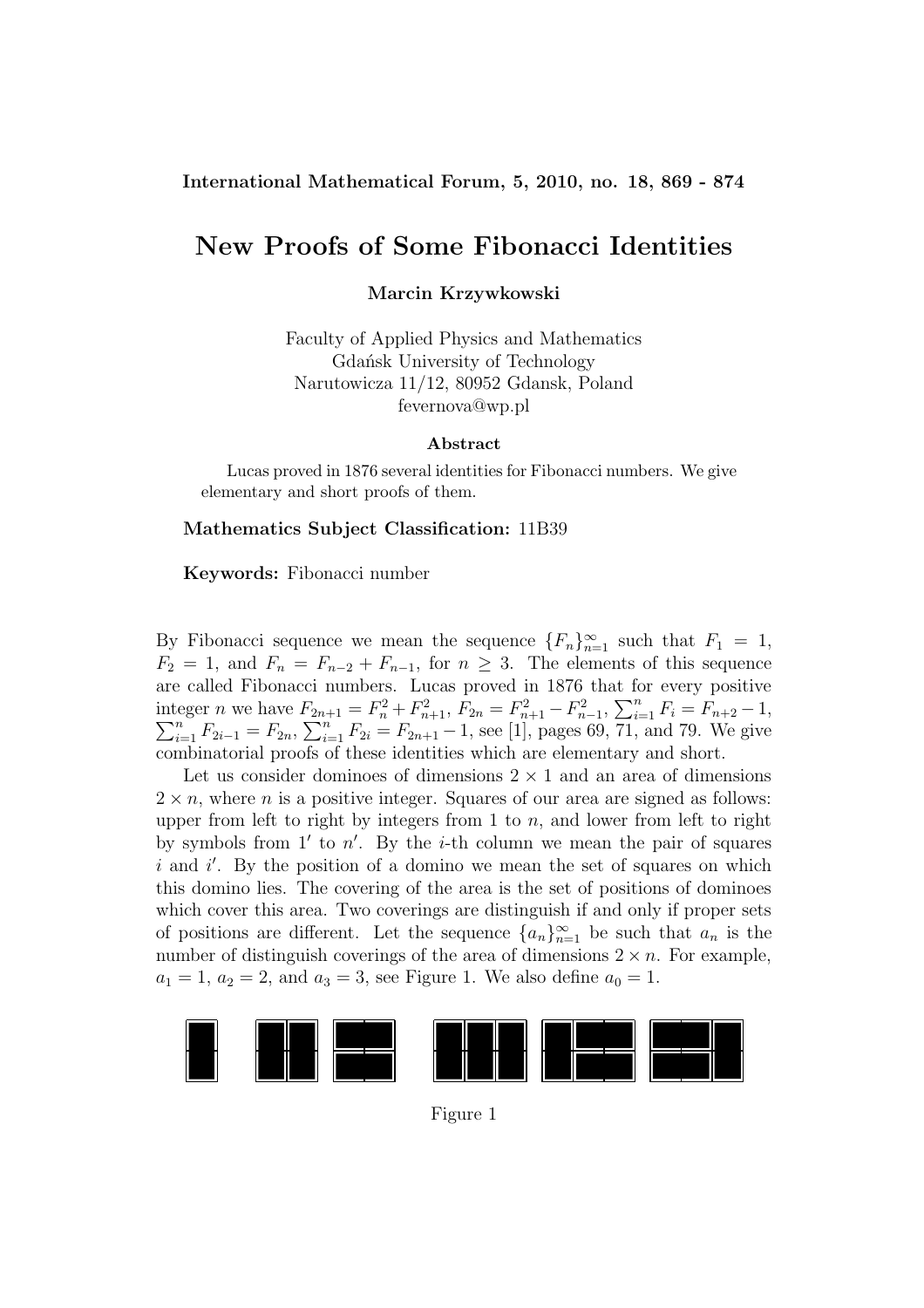In the following lemma we give a recursive formula for  $a_n$ .

**Lemma 1** *For every positive integer*  $n \geq 3$  *we have*  $a_n = a_{n-2} + a_{n-1}$ *.* 

**Proof.** If we want to cover the area of dimensions  $2 \times n$ , then the domino on the square 1 lies horizontally or vertically, see Figure 2.



Figure 2

If it lies horizontally, then we have to cover the rest area of dimensions  $2\times$  $(n-2)$ . There are  $a_{n-2}$  possibilities of doing that. If it lies vertically, then we have to cover the rest area of dimensions  $2 \times (n-1)$ . There are  $a_{n-1}$ possibilities of doing that. Adding these numbers, we get  $a_n = a_{n-2} + a_{n-1}$ . ■

Now we prove a relation between elements of sequences  $\{a_n\}_{n=1}^{\infty}$  and  $\{F_n\}_{n=1}^{\infty}$ .

**Lemma** 2 If *n* is a positive integer, then  $a_n = F_{n+1}$ .

**Proof.** We have  $a_1 = 1 = F_2$ ,  $a_2 = 2 = F_3$ , and the same recurrent formula effects for both sequences  $\{a_n\}_{n=1}^{\infty}$  and  $\{F_n\}_{n=1}^{\infty}$ , so  $a_n = F_{n+1}$ .

Now let us prove the following formula for a Fibonacci number with an odd index.

**Theorem 3 (Lucas, 1876)** *For every positive integer* n *we have*

$$
F_{2n+1} = F_n^2 + F_{n+1}^2.
$$

**Proof.** By Lemma 2, the identity above is equivalent to  $a_{2n} = a_{n-1}^2 + a_n^2$ . Let us consider two halfs of the area of dimensions  $2 \times 2n$  (two areas of dimensions  $2 \times n$  each). If we cover the area of dimensions  $2 \times 2n$ , then its halfs have common dominoes or do not have common dominoes, see Figure 3.

In the first case it remains to cover independently two areas of dimensions  $2 \times (n-1)$  each, there are  $a_{n-1}^2$  possibilities of doing that. In the second case we have to cover independently two areas of dimensions  $2 \times n$  each, there are  $a_n^2$ possibilities of doing that. Adding these numbers, we get  $a_{2n} = a_{n-1}^2 + a_n^2$ .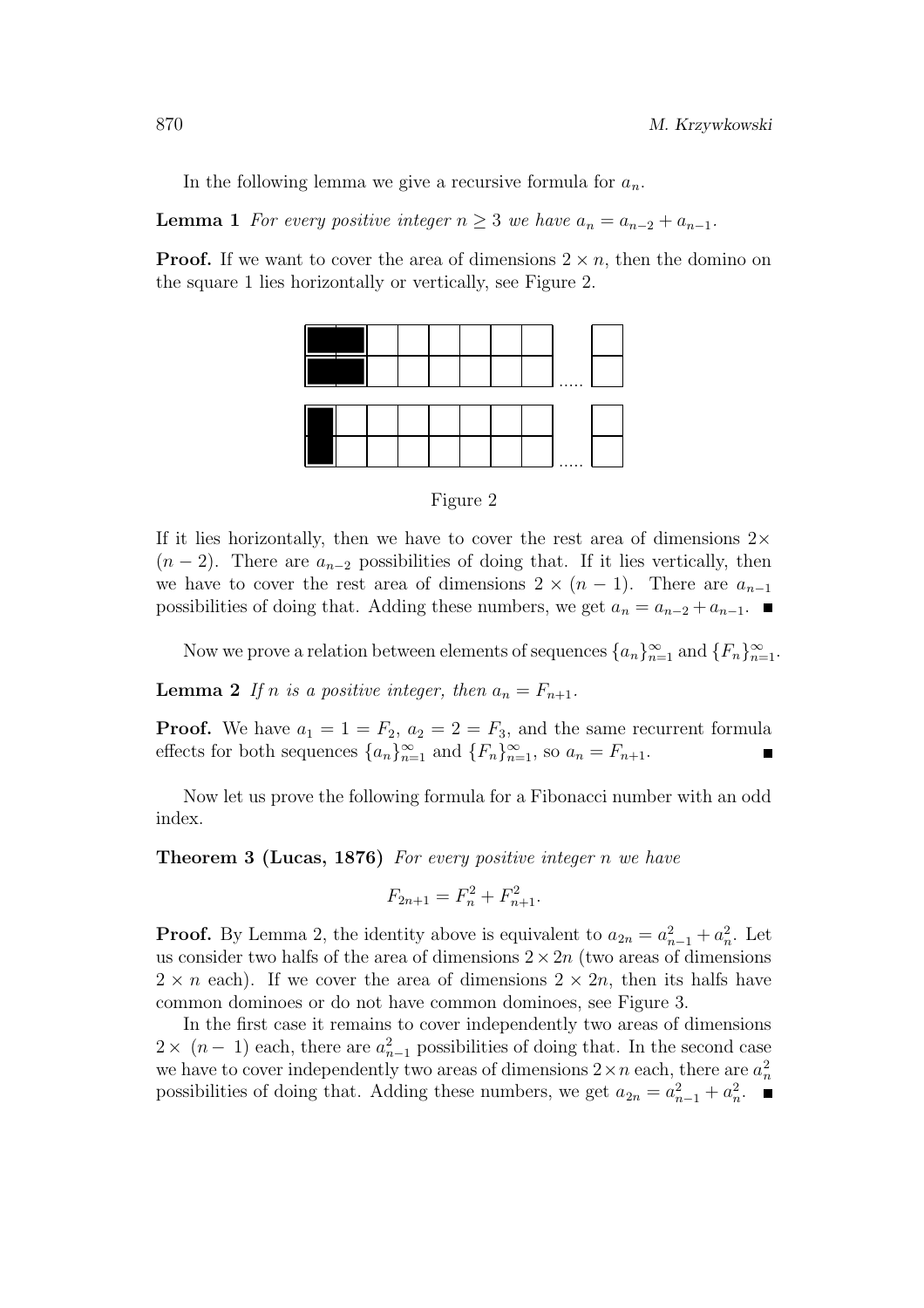

Figure 3

Now we prove a formula for a Fibonacci number with an even index.

**Theorem 4 (Lucas, 1876)** *If* n *is a positive integer, then*

$$
F_{2n} = F_{n+1}^2 - F_{n-1}^2.
$$

**Proof.** By Lemma 2, the identity above is equivalent to  $a_{2n-1} = a_n^2 - a_{n-2}^2$ . Since  $a_n^2 - a_{n-2}^2 = (a_{n-2} + a_{n-1})^2 - a_{n-2}^2 = a_{n-1}^2 + 2a_{n-2}a_{n-1}$ , it suffices to prove that  $a_{2n-1} = a_{n-1}^2 + 2a_{n-2}a_{n-1}$ . If we cover the area of dimensions  $2 \times (2n-1)$ , then there are the following three possibilities respecting the column  $n$ : it is covered by a domino lying vertically, or it is covered (together with column  $n-1$ ) by pair of dominoes lying horizontally, or it is covered (together with column  $n + 1$ ) by pair of dominoes lying horizontally, see Figure 4.



Figure 4

In the first case it remains to cover independently two areas of dimensions  $2 \times (n-1)$  each, there are  $a_{n-1}^2$  possibilities of doing that. In the second case it remains to cover independently two areas of dimensions  $2\times(n-2)$  and  $2\times n$ , there are  $a_{n-2}a_n$  possibilities of doing that. In the third case, by symmetry to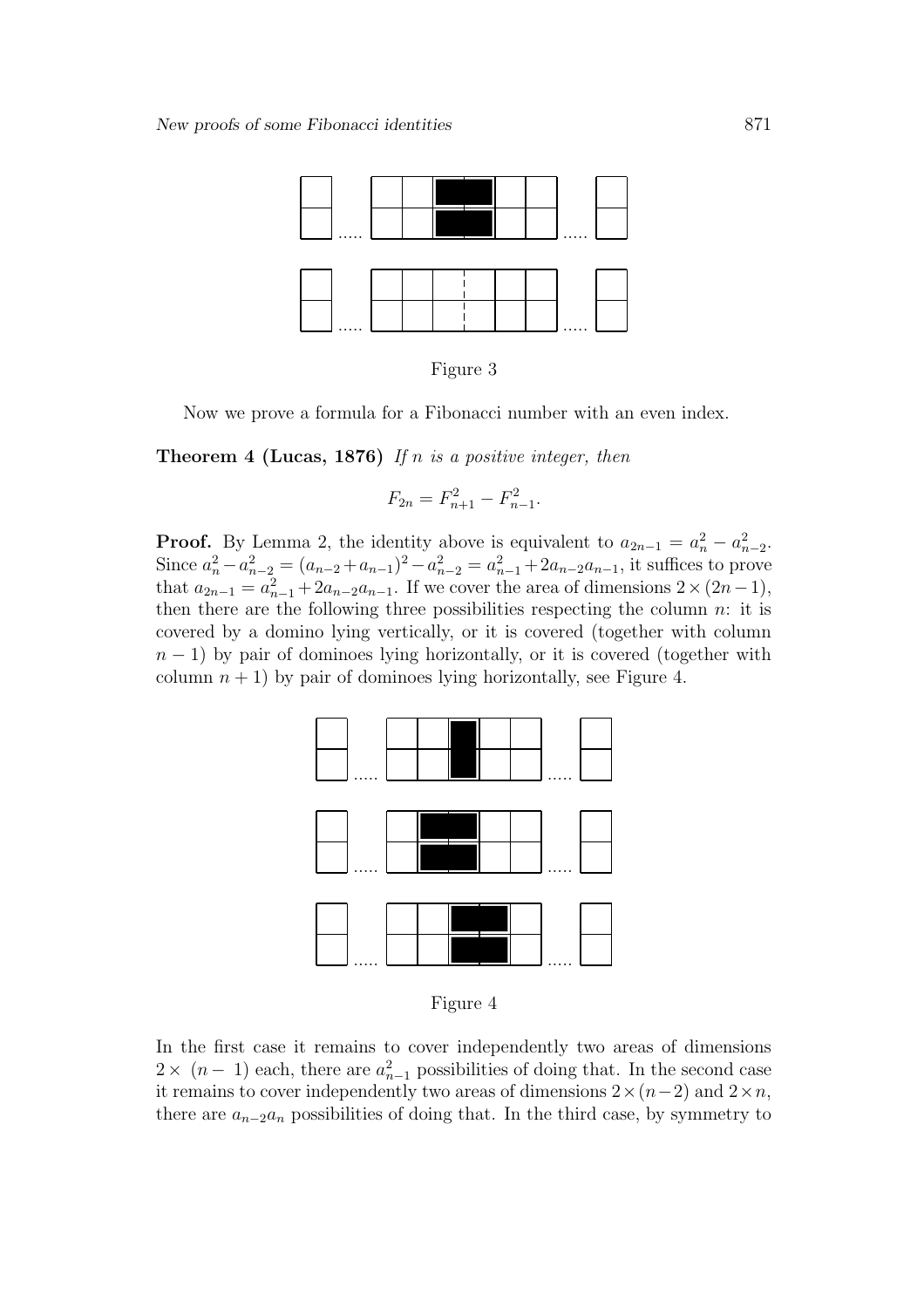the previous case, there are also  $a_{n-2}a_n$  possibilities. Adding these numbers, we get  $a_{2n-1} = a_{n-1}^2 + 2a_{n-2}a_{n-1}$ .

Now let us observe that Theorem 4 can be also easily proved using Theorem 3. We have  $F_{2n} = F_{2n+1} - F_{2n-1} = F_n^2 + F_{n+1}^2 - F_{n-1}^2 - F_n^2 = F_{n+1}^2 - F_{n-1}^2$ . The orem 3 similarly follows from Theorem 4, as  $F_{2n+1} = F_{2n+2} - F_{2n} = F_{n+2}^2 - F_n^2$  $-F_{n+1}^2 + F_{n-1}^2 = (F_n + F_{n+1})^2 - F_n^2 - F_{n+1}^2 + (F_{n+1} - F_n)^2 = F_n^2 + 2F_nF_{n+1}$  $+F_{n+1}^2 - F_n^2 - F_{n+1}^2 + F_{n+1}^2 - 2F_nF_{n+1} + F_n^2 = F_n^2 + F_{n+1}^2$ 

Now let us prove a formula for  $n$  first Fibonacci numbers.

**Theorem 5 (Lucas, 1876)** *For every positive integer* n *we have*

$$
\sum_{i=1}^{n} F_i = F_{n+2} - 1.
$$

**Proof.** By Lemma 2, the identity above is equivalent to  $\sum_{i=0}^{n-1} a_i = a_{n+1} - 1$ . Let us consider all possible coverings of the area of dimensions  $2 \times (n+1)$  excluding the covering in which every domino lies vertically. There are  $a_{n+1} - 1$ such coverings. Now let us count these coverings in different way. Since we exclude the covering in which every domino lies vertically, every considered covering has at least one pair of dominoes lying horizontally (one above another). Let us consider the pair of indices of columns which are covered by first (considering from left side) pair of dominoes lying horizontally. "The smallest" such possible pair is  $(1, 2)$ , "the next" possible is  $(2, 3)$ , and "the greatest" possible is  $(n, n + 1)$ , see Figure 5.



Figure 5

There are  $a_i$  possibilities of covering the area of dimensions  $2 \times (n + 1)$  in such way that the first pair of dominoes lying horizontally covers the columns  $n-i$  and  $n-i+1$ . Thus the number of distinguish coverings of the area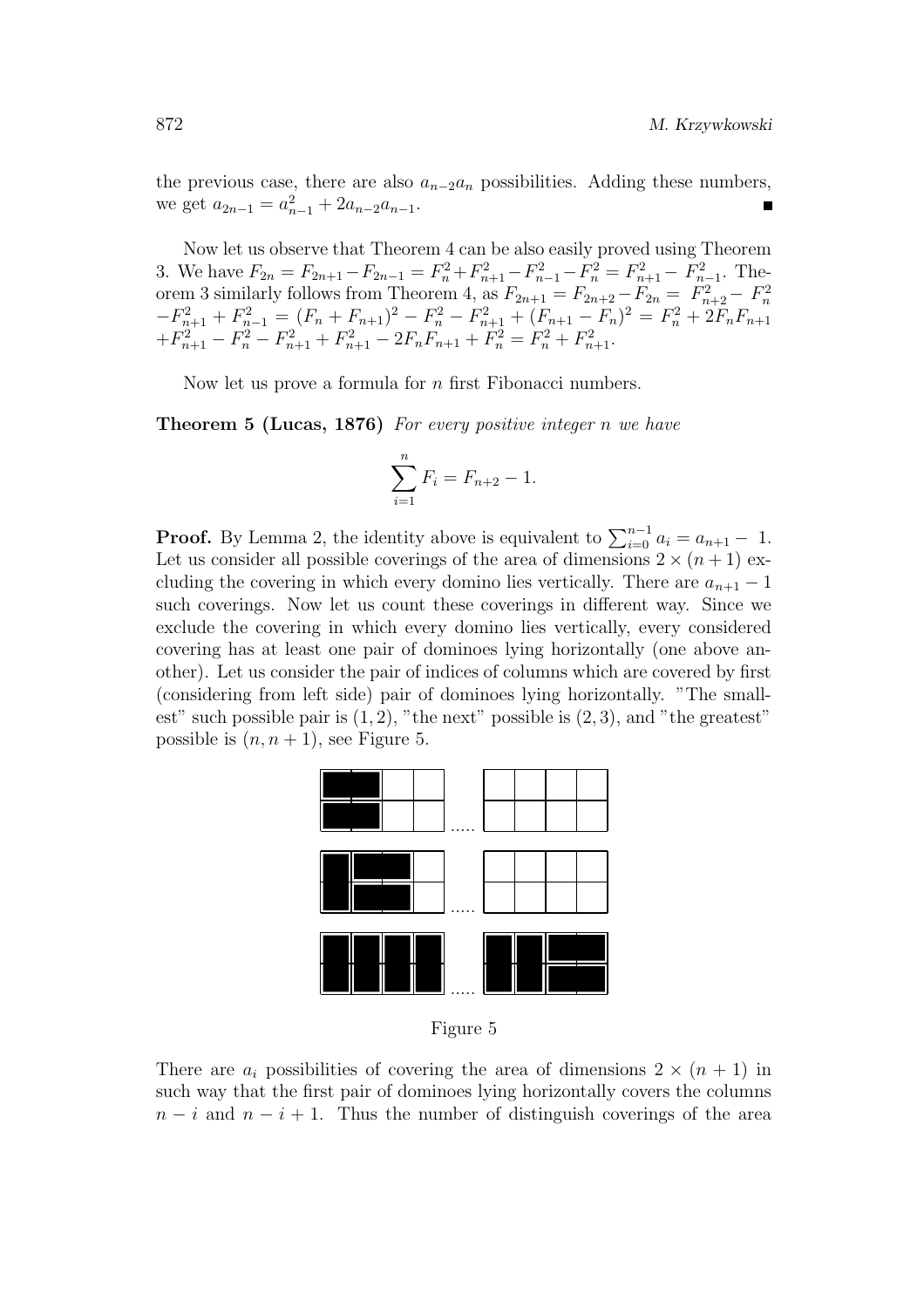of dimensions  $2 \times (n + 1)$  excluding the covering in which every domino lies vertically is equal to  $\sum_{i=0}^{n-1} a_i$ .

Now we prove the following formula for  $n$  first Fibonacci numbers with even indices.

**Theorem 6 (Lucas, 1876)** *If* n *is a positive integer, then*

$$
\sum_{i=1}^{n} F_{2i} = F_{2n+1} - 1.
$$

**Proof.** The identity above is equivalent to  $\sum_{i=1}^{n} a_{2i-1} = a_{2n} - 1$ . Let us consider all possible coverings of the area of dimensions  $2 \times 2n$  excluding the covering in which every domino lies horizontally. There are  $a_{2n} - 1$  such coverings. Let us count these coverings in different way. Since we exclude the covering in which every domino lies horizontally, every considered covering has a domino lying vertically. Let us consider the column which is covered by the first (considering from the left side) domino lying vertically. The index of this column is odd, because the part of the area on the left side of that column has an even length, as it is covered only by dominoes lying horizontally. The smallest such possible index is 1, the next possible is 3, and the greatest possible is  $2n - 1$ , see Figure 6.



Figure 6

There are  $a_{2i-1}$  possibilities of covering the area of dimensions  $2 \times 2n$  in such way that the first (considering from the left side) domino lying vertically covers the column  $2n-2i-1$ . Thus the number of coverings of the area of dimensions  $2 \times 2n$  excluding the covering in which every domino lies horizontally is equal to  $\sum_{i=1}^{n} a_{2i-1}$ .

Now we prove a formula for n first Fibonacci numbers with odd indices.